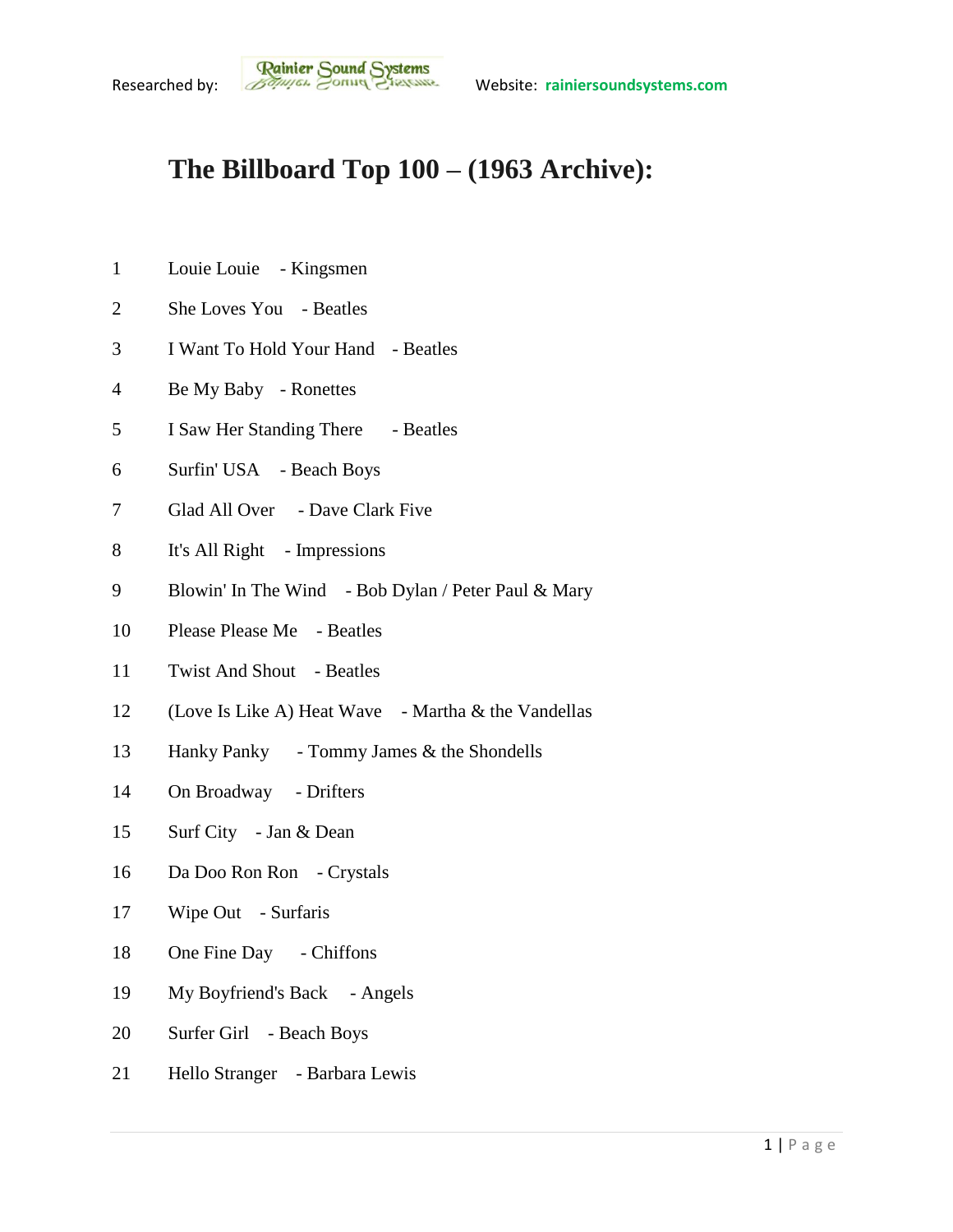**Rainier Sound Systems**<br>Researched by: *Bothuges* Conner Charantee Website: rainiersoundsystems.com

- Another Saturday Night Sam Cooke
- In My Room Beach Boys
- From Me To You Beatles
- Fingertips Pt. 2 Little Stevie Wonder
- 26 Can I Get A Witness Marvin Gaye
- Baby Workout Jackie Wilson
- All My Loving Beatles
- So Much In Love Tymes
- It's My Party Lesley Gore
- Little Deuce Coupe Beach Boys
- Then He Kissed Me Crystals
- Cry Baby Garnet Mimms & the Enchanters
- Walking The Dog Rufus Thomas
- Just One Look Doris Troy
- Baby I Love You Ronettes
- You Don't Own Me Lesley Gore
- Anyone Who Had A Heart Dionne Warwick
- I Only Want To Be With You Dusty Springfield
- In Dreams Roy Orbison
- Hey Girl Freddy Scott
- Christmas (Baby Please Come Home) Darlene Love
- Walk Like A Man Four Seasons
- Donna The Prima Donna Dion
- Denise Randy & the Rainbows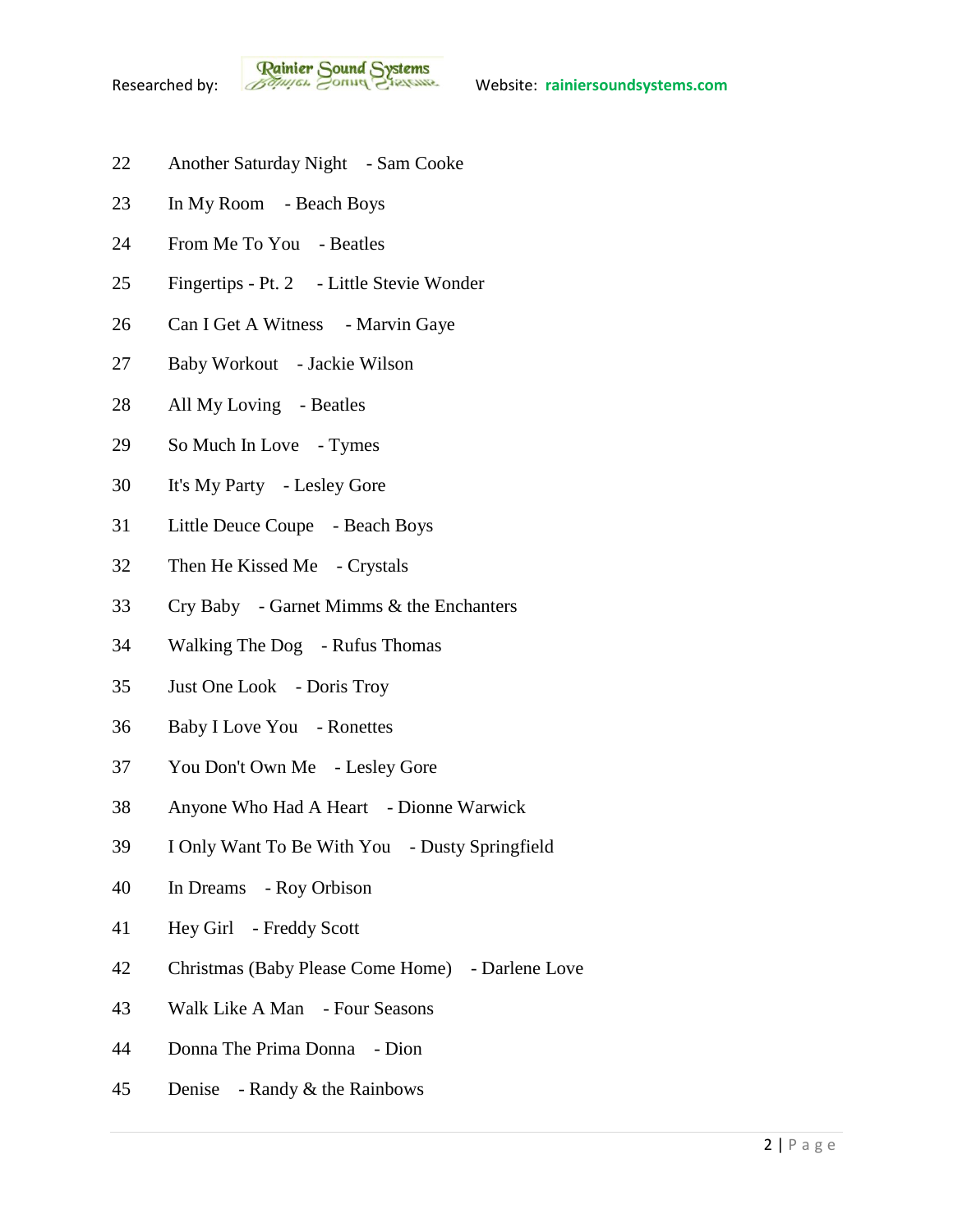

- Mockingbird Inez & Charlie Foxx
- Mickey's Monkey Miracles
- Quicksand Martha & the Vandellas
- The Shoop Shoop Song Betty Everett
- Come And Get These Memories Martha & the Vandellas
- Little Saint Nick Beach Boys
- Drag City Jan & Dean
- Surfin' Bird Trashmen
- Pride And Joy Marvin Gaye
- What Kind Of Fool (Do You Think I Am) Tams
- Shut Down Beach Boys
- Hippy Hippy Shake Swinging Blue Jeans
- Ring Of Fire Johnny Cash
- Since I Fell For You Lenny Welch
- Busted Ray Charles
- Easier Said Than Done The Essex
- Part Time Love Little Johnny Taylor
- Um, Um, Um, Um, Um, Um Major Lance
- Roll Over Beethoven Beatles
- Blue Bayou Roy Orbison
- South Street Orlons
- The Boy I'm Gonna Marry Darlene Love
- Down The Aisle (Wedding Song) Patti LaBelle & the Bluebelles
- It Won't Be Long Beatles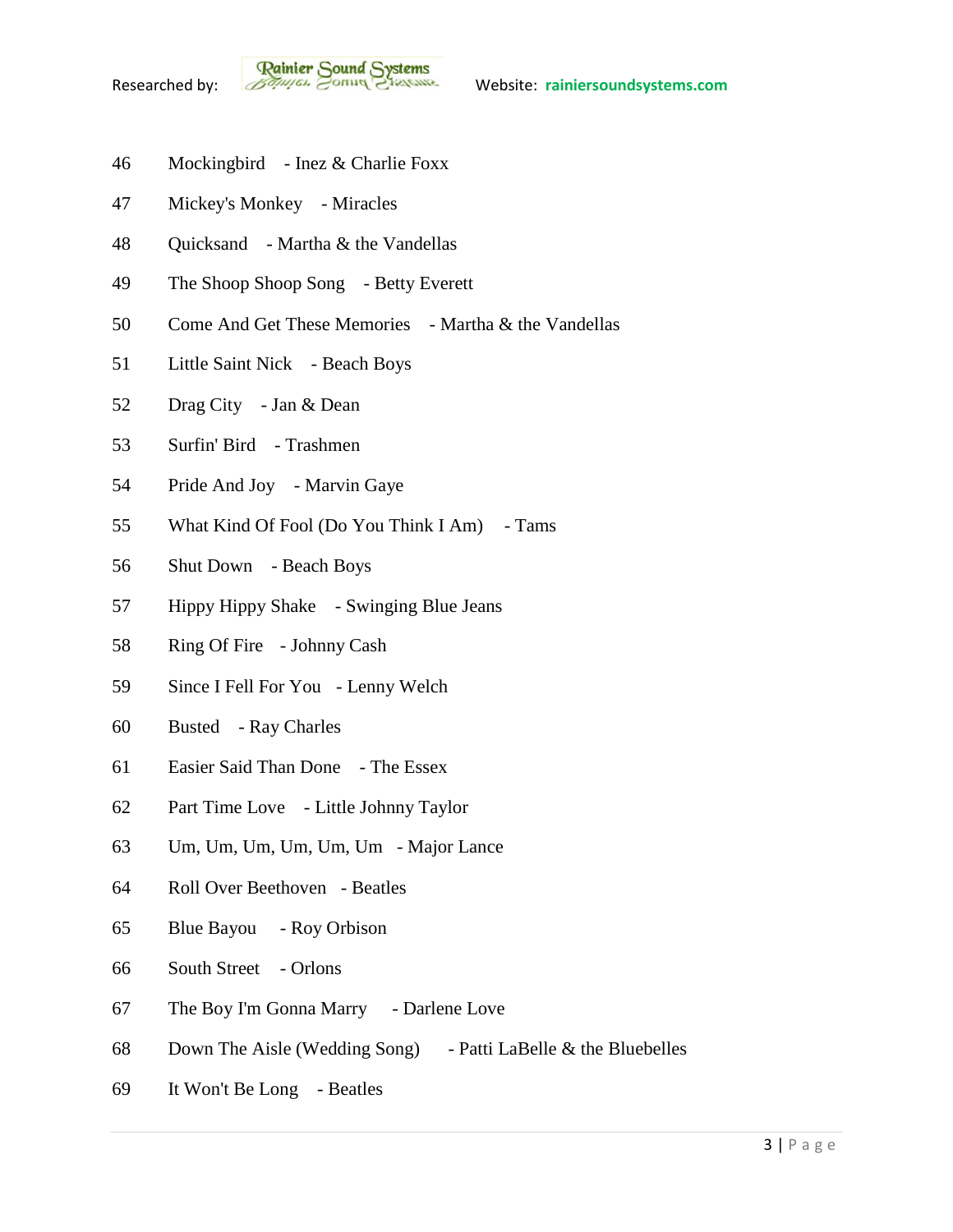- Everybody Tommy Roe
- This Boy Beatles
- Talking About My Baby Impressions
- Sugar Shack Jimmy Gilmer & the Fireballs
- If You Wanna Be Happy Jimmy Soul
- The Monkey Time Major Lance
- Mean Woman Blues Roy Orbison
- Prisoner Of Love James Brown
- The Nitty Gritty Shirley Ellis
- Hey Little Cobra Rip Chords
- Have You Heard Duprees
- Drip Drop Dion
- You Can't Sit Down Dovells
- Bad To Me Billy J. Kramer & the Dakotas
- Wait Til' My Bobby Gets Home Darlene Love
- Foolish Little Girl Shirelles
- Don't Say Nothin' Bad Cookies
- Little Latin Lupe Lu Righteous Brothers
- Memphis Lonnie Mack
- If You Need Me Wilson Pickett / Solomon Burke
- Share Your Love With Me Bobby "Blue" Bland
- 91 The Love Of My Man Theola Kilgore
- 92 How Do You Do It Gerry & the Pacemakers
- 93 Two Faces Have I Lou Christie